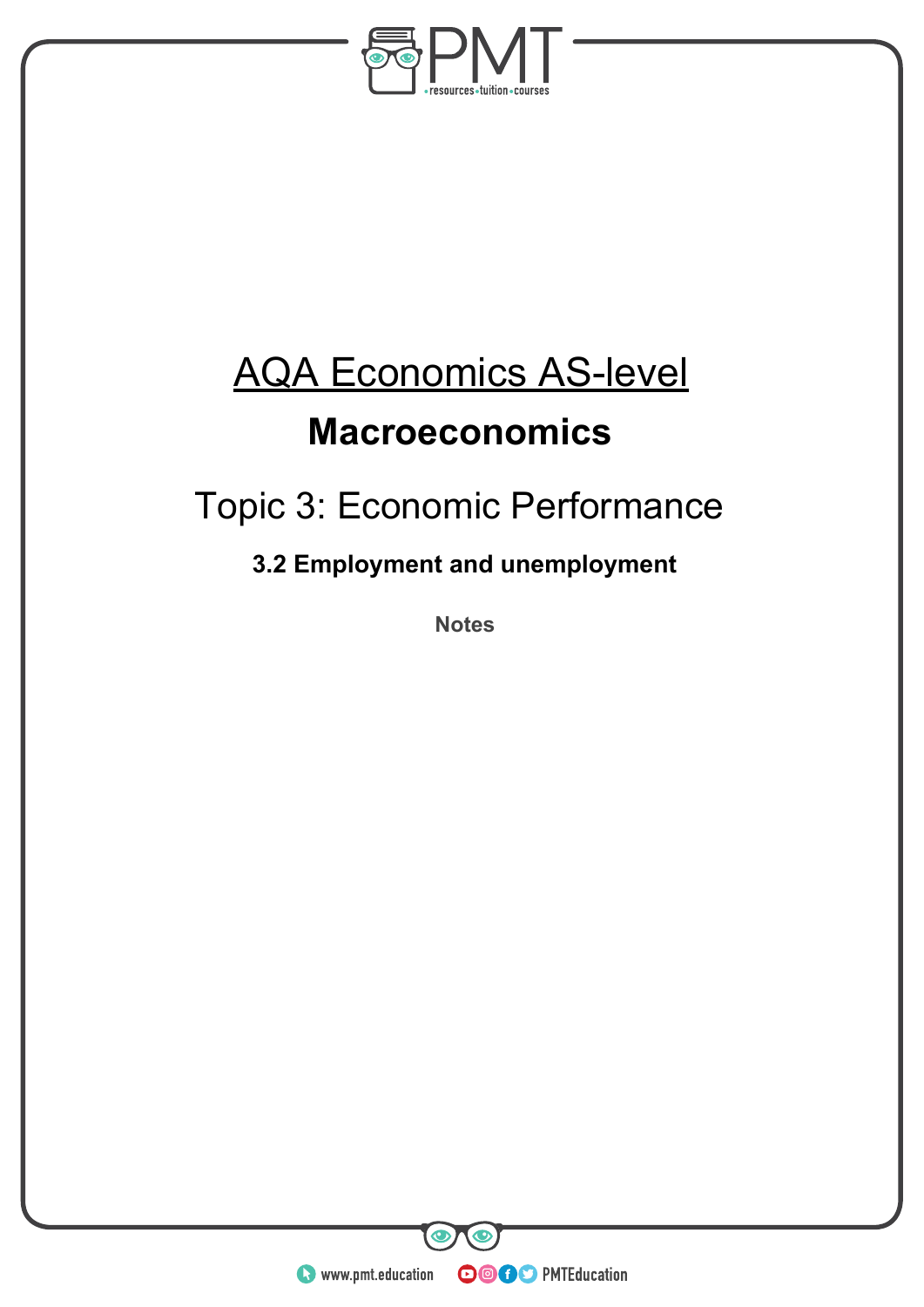

#### **Measures of unemployment**

It is usually difficult to accurately measure unemployment. Some of those in employment might claim unemployment related benefits, whilst some of the unemployed might not reveal this in a survey.

The two main measures of unemployment in the UK are:

#### **The Claimant Count**

This counts the number of people claiming unemployment related benefits, such as Job Seeker's Allowance (JSA). They have to prove they are actively looking for work.

#### **Evaluating the Claimant Count:**

Not every unemployed person is eligible for, or bothers claiming JSA. Those with partners on high incomes will not be eligible for the benefit, even if they are unemployed. Although there may be instances of people claiming the benefit whilst they are employed, the method generally underestimated the level of unemployment.

**The International Labour Organisation (ILO) and the UK Labour Force Survey (LFS)**  The LFS is taken on by the ILO. It directly asks people if they meet the following criteria:

- Been out of work for 4 weeks
- **Able and willing to start working within 2 weeks**
- Workers should be available for 1 hour per week. Part time unemployment is included.

Since the part time unemployed are less likely to claim unemployment benefit, this method gives a higher unemployment figure than the Claimant Count.

#### **The significance of changes in the rates of**:

o **Employment and Unemployment:**

#### **Consumers**

If consumers are unemployed, they have less disposable income and their standard of living may fall as a result.

**OOOO** PMTEducation

**WWW.pmt.education**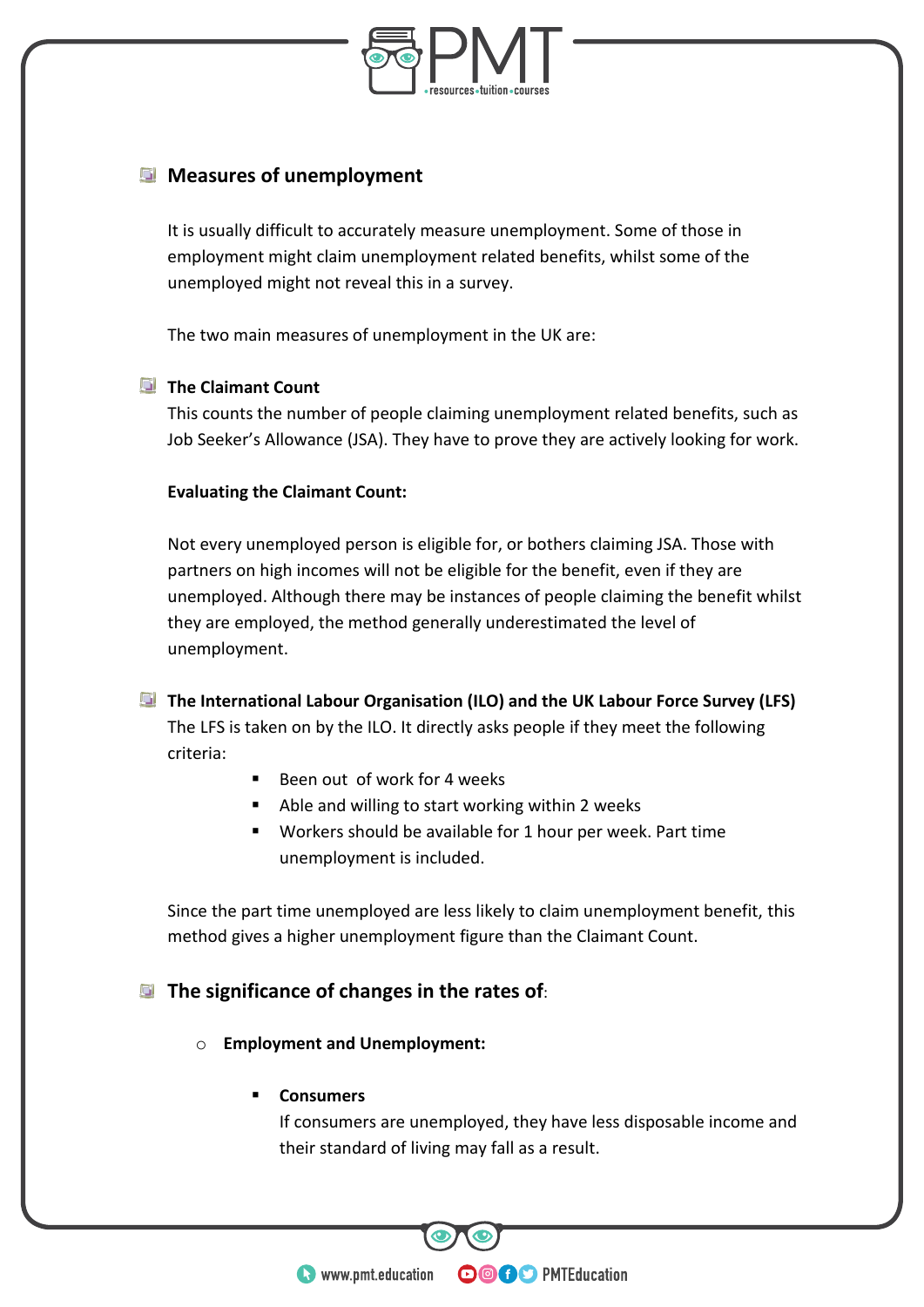

There are also psychological consequences of losing a job, which could affect the mental health of workers.

**Firms** 

With a higher rate of unemployment, firms have a larger supply of labour to employ from. This causes wages to fall, which would help firms reduce their costs.

However, with higher rates of unemployment, since consumers have less disposable income, consumer spending falls so firms may lose profits. Producers which sell inferior goods might see a rise in sales. It might cost firms to retrain workers, especially if they have been out of work for a long time.

**Workers** 

With unemployment, there is a waste of workers' resources. They could also lose their existing skills if they are not fully utilised.

#### **The government**

If the unemployment rate increases, the government may have to spend more on JSA, which incurs an opportunity cost because the money could have been invested elsewhere.

The government would also receive less revenue from income tax, and from indirect taxes on expenditure, since the unemployed have less disposable income to spend.

**Society**

There is an opportunity cost to society, since workers could have produced goods and services if they were employed. There could be negative externalities in the form of crime and vandalism, if the unemployment rate increases.

o **Inactivity**: The economically inactive are those who are not actively looking for jobs. These could include carers for the elderly, disabled or children, or those who have retired. Some workers are discouraged from the labour market, since they have been out of work for so long that they have stopped looking for work. If the number of the economically inactive increases, the size of the labour force may decrease, which means the productive potential of the economy could fall.

**OOOO** PMTEducation

#### **The causes of unemployment:**

**Structural unemployment**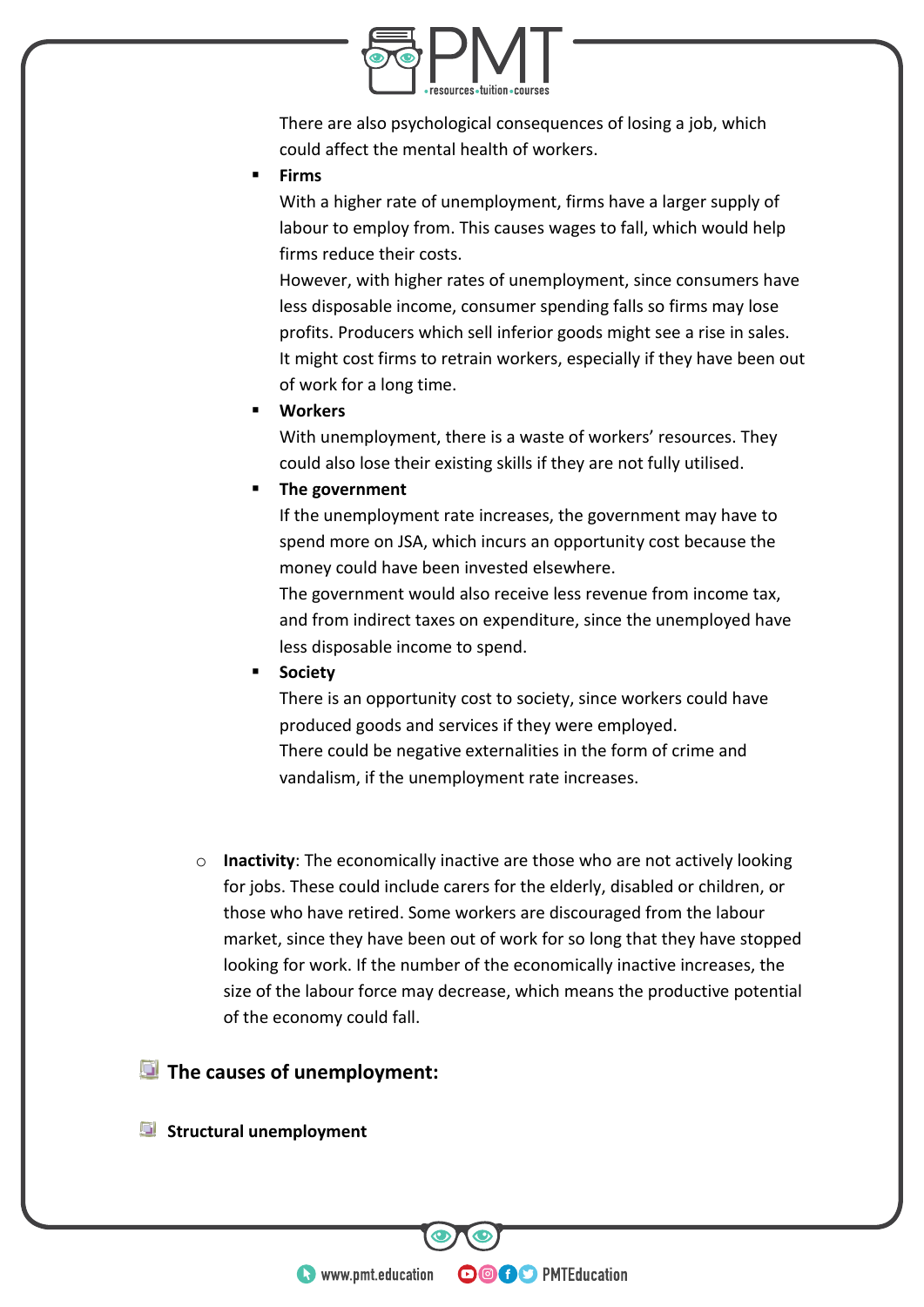

This occurs with a long term decline in demand for the goods and services in an industry, which costs jobs. This is especially true of jobs in industries such as car manufacturing, where labour is replaced by capital (this is also called **technological unemployment)**. Moreover, the decline of the coal and ship building industries in the UK, led to a great deal of structural unemployment.

This type of unemployment is worsened by the geographical and occupational immobility of labour. If workers do not have the transferable skills to move to another industry, or if it is not easy to move somewhere jobs are available, then those facing structural unemployment are likely to remain unemployed in the long run.

#### **F** Frictional unemployment

This is the time between leaving a job and looking for another job. It is common for there to always be some frictional unemployment, and it is not particularly damaging since it is only temporary.

For example, it could be the time between graduating from university and finding a job.

This is why it is rare to get 100% employment: there will always be people moving between jobs.

#### **Seasonal unemployment**

This occurs during certain points in the year, usually around summer and winter. During the summer, more people will be employed in the tourist industry, when demand increases.

#### **Demand deficiency (cyclical unemployment)**

This is caused by a lack of demand for goods and services, and it usually occurs during periods of economic decline or recessions. Firms are either forced to close or make workers redundant, because their profits are falling due to decreased consumer spending, and they need to reduce their costs. This then causes output to fall in several industries.

**OOOO** PMTEducation

**WWW.pmt.education**